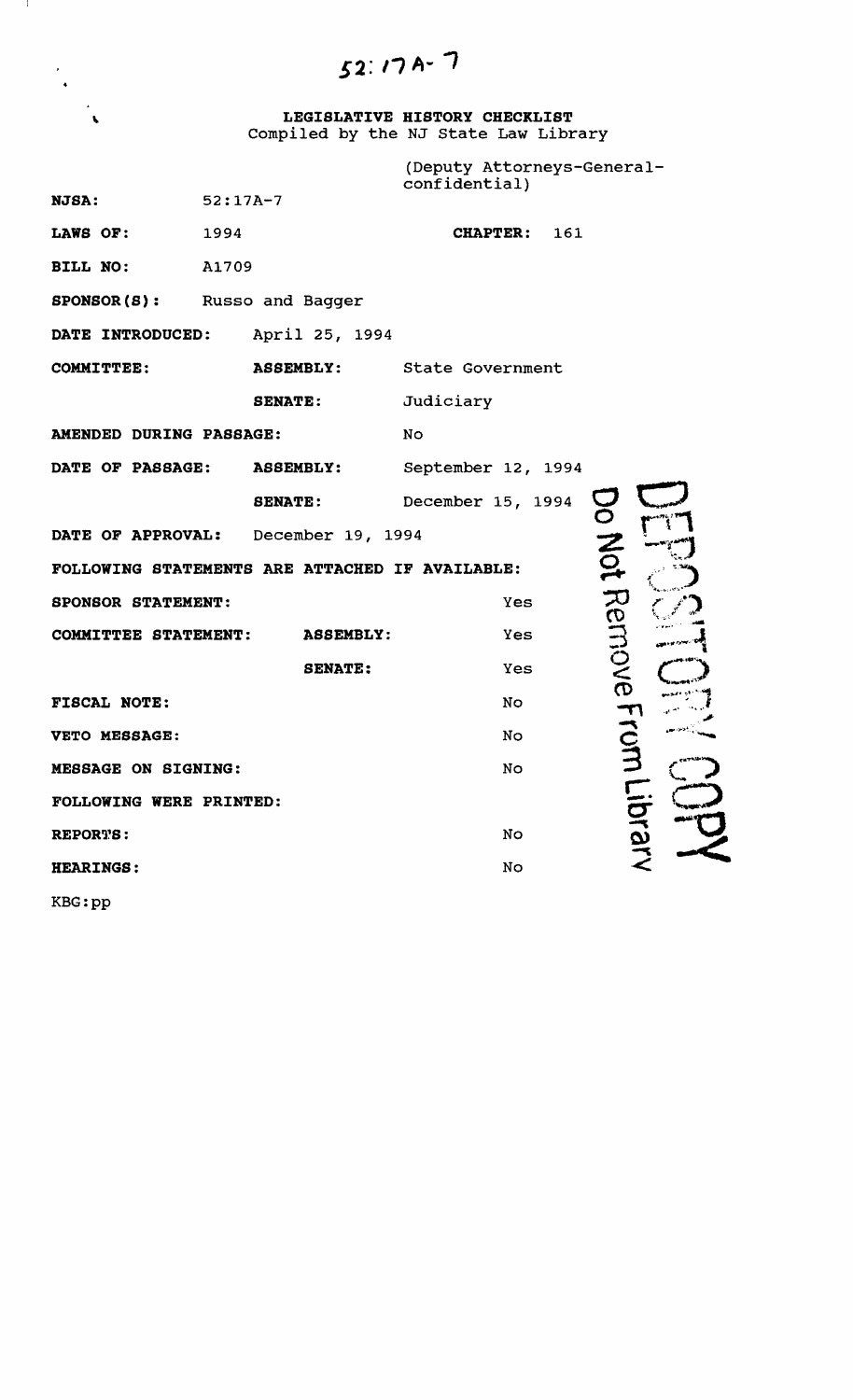### P.L.1994, CHAPTER 161, approved December 19, 1994 1994 Assembly No. 1709

 $\mathbf{L}$ i<br>Santa Sulawa .<br>Audit residence de calical massipulus institutions and in the capital of the participal operator.

\_;004 - **I •** 

 $\hat{\beta}$  , and the state of the second  $\hat{\beta}$ 

| 1                            | AN ACT concerning the Department of Law and Public Safety                                                                        |                    |
|------------------------------|----------------------------------------------------------------------------------------------------------------------------------|--------------------|
| $\overline{\mathbf{2}}$<br>3 | and amending P.L.1944, c.20.                                                                                                     |                    |
| 4                            | BE IT ENACTED by the Senate and General Assembly of the                                                                          | ● 高速通信 電話の をさんまくりょ |
| 5                            | <b>State of New Jersey:</b>                                                                                                      |                    |
| 6                            | 1. Section 7 of P.L.1944, c.20 (C.52:17A-7) is amended to read                                                                   |                    |
| 7                            | as follows:                                                                                                                      |                    |
| 8                            | 7. Deputy Attorneys-General and Assistant Attorneys-General                                                                      |                    |
| $\mathbf{9}$                 | in the [Division of Law] Department of Law and Public Safety                                                                     |                    |
| 10                           | shall hold their offices at the pleasure of the Attomey-General                                                                  |                    |
| 11                           | and shall receive such salaries as [he] the Attorney-General shall                                                               |                    |
| 12                           | from time to time designate. They shall be deemed confidential                                                                   |                    |
| 13                           | employees for purposes of the "New Jersey Employer-Employee                                                                      |                    |
| 14                           | Relations Act," P.L.1941, c.100 (C.34:13A-1 et seq.).                                                                            |                    |
| 15                           | (cf: P.L.1953, c.369, s.3)                                                                                                       |                    |
| 16                           | 2. This act shall take effect immediately.                                                                                       |                    |
| 17                           |                                                                                                                                  |                    |
| 18                           |                                                                                                                                  |                    |
| 19                           | <b>STATEMENT</b>                                                                                                                 |                    |
| 20                           |                                                                                                                                  |                    |
| 21                           | This bill clarifies current law. Deputy Attomeys-General and                                                                     |                    |
| 22                           | Assistant Attorneys-General are not subject to the provisions of                                                                 |                    |
| 23                           | the "New Jersey Employer-Employee Relations Act," P.L.1941,                                                                      |                    |
| 24                           | c.100 (C.34:13A-1 et seq.). This bill makes it clear that all                                                                    |                    |
| 25                           | Deputy and Assistant Attorneys-General in the Department of                                                                      |                    |
| 26                           | Law and Public Safety, regardless of the division to which they                                                                  |                    |
| 27                           | are assigned, have the same status of confidential employee for                                                                  |                    |
| 28                           | purposes of the "New Jersey Employer-Employee Relations Act."                                                                    |                    |
| 29                           |                                                                                                                                  |                    |
| 30                           |                                                                                                                                  |                    |
| 31                           |                                                                                                                                  |                    |
| 32                           |                                                                                                                                  |                    |
| 33<br>34                     | Clarifies that all Deputy and Assistant Attorneys-General shall<br>be deemed confidential employees for the purposes of the "New |                    |
| 35                           | Jersey Employer-Employee Relations Act."                                                                                         |                    |
|                              |                                                                                                                                  |                    |

 $-$ 

EXPLANATIO<del>N--Matter enclosed</del> in bold-faced brackets [thus] in the<br>above bill is not enacted and is intended to be omitted in the law. Hatter underlined thus is new matter.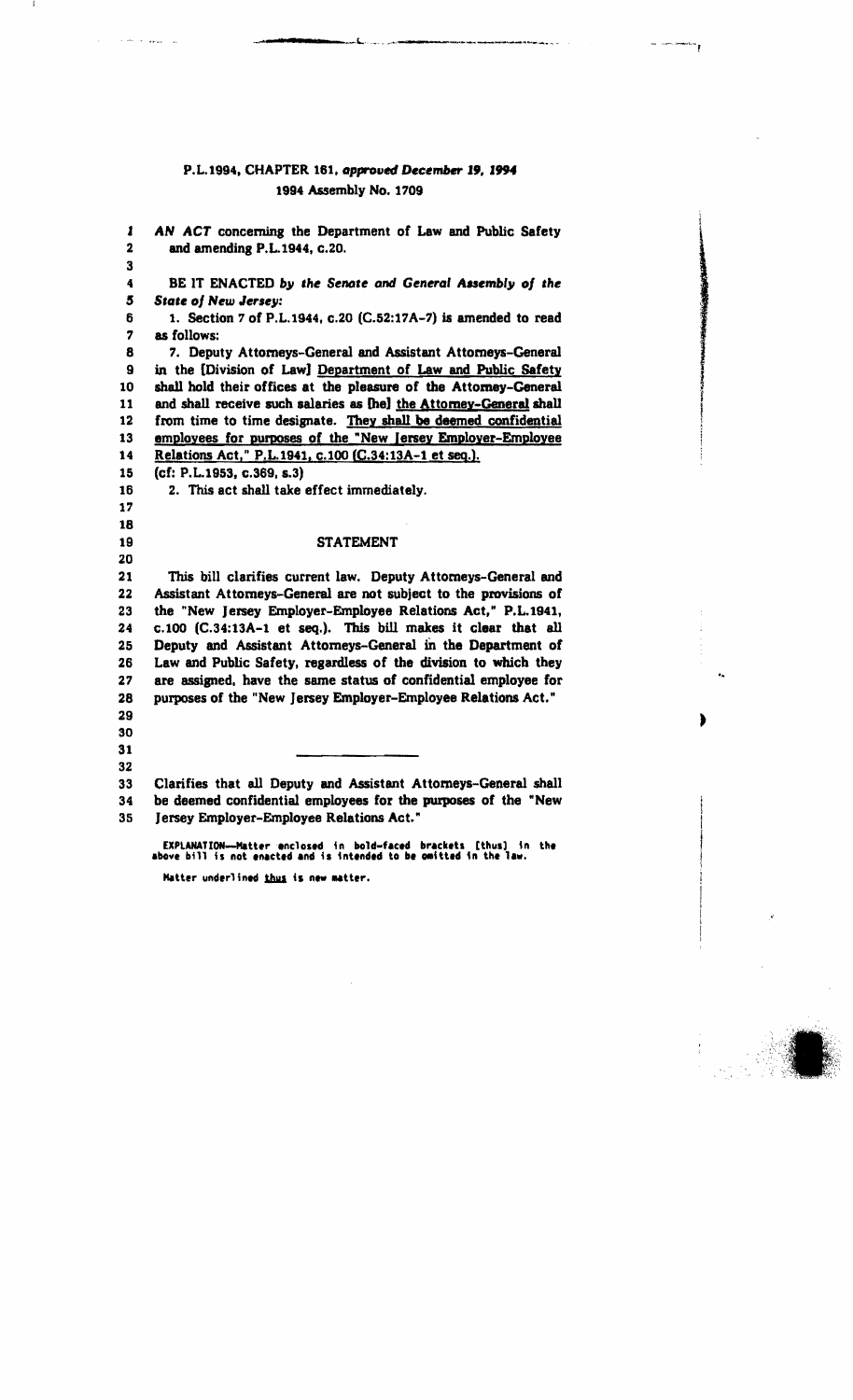## ASSEMBLY, No. 1709

### STATE OF NEW JERSEY

### INTRODUCED APRIL 25, 1994

### By Assemblymen RUSSO and BAGGER

*1 AN ACT* concerning the Department of Law and Public Safety 2 and amending P.L.1944, c.20. 3 4 BE IT ENACTED *by the Senate and General Assembly of the 5 State of New Jersey:*  6 1. Section 7 of P.L.1944, c.20 (C.52:17A-7) is amended to read 7 as follows: 8 7. Deputy Attorneys-General and Assistant Attorneys-General 9 in the [Division of Law] Department of Law and Public Safety 10 shall hold their offices at the pleasure of the Attorney-General 11 and shall receive such salaries as [he] the Attorney-General shall 12 from time to time designate. They shall be deemed confidential 13 employees for purposes of the "New Jersey Employer-Employee 14 Relations Act," P.L.1941, c.l00 (C.34:13A-l et seq.). 15 (cf: P.L.1953, c.369, s.3) 16 2. This act shall take effect immediately. 17 18 19 STATEMENT 20 21 This bill clarifies current law. Deputy Attorneys-General and 22 Assistant Attorneys-General are not subject to the provisions of 23 the "New Jersey Employer-Employee Relations Act," P.L.1941, 24 c.l00 (C.34:13A-l et seq.). This bill makes it clear that all 25 Deputy and Assistant Attorneys-General in the Department of 26 Law and Public Safety, regardless of the division to which they 27 are assigned, have the same status of confidential employee for 28 purposes of the "New Jersey Employer-Employee Relations Act." 29 30 31 32 33 Clarifies that all Deputy and Assistant Attorneys-General shall 34 be deemed confidential employees for the purposes of the "New 35 Jersey Employer-Employee Relations Act." EXPLANATION--Matter enclosed in bold-faced brackets [thus] in the above bill is not enacted and is intended to be omitted in the law.

Matter underlined thus is new matter.

 $j = i$ 

 $\rlap{-}$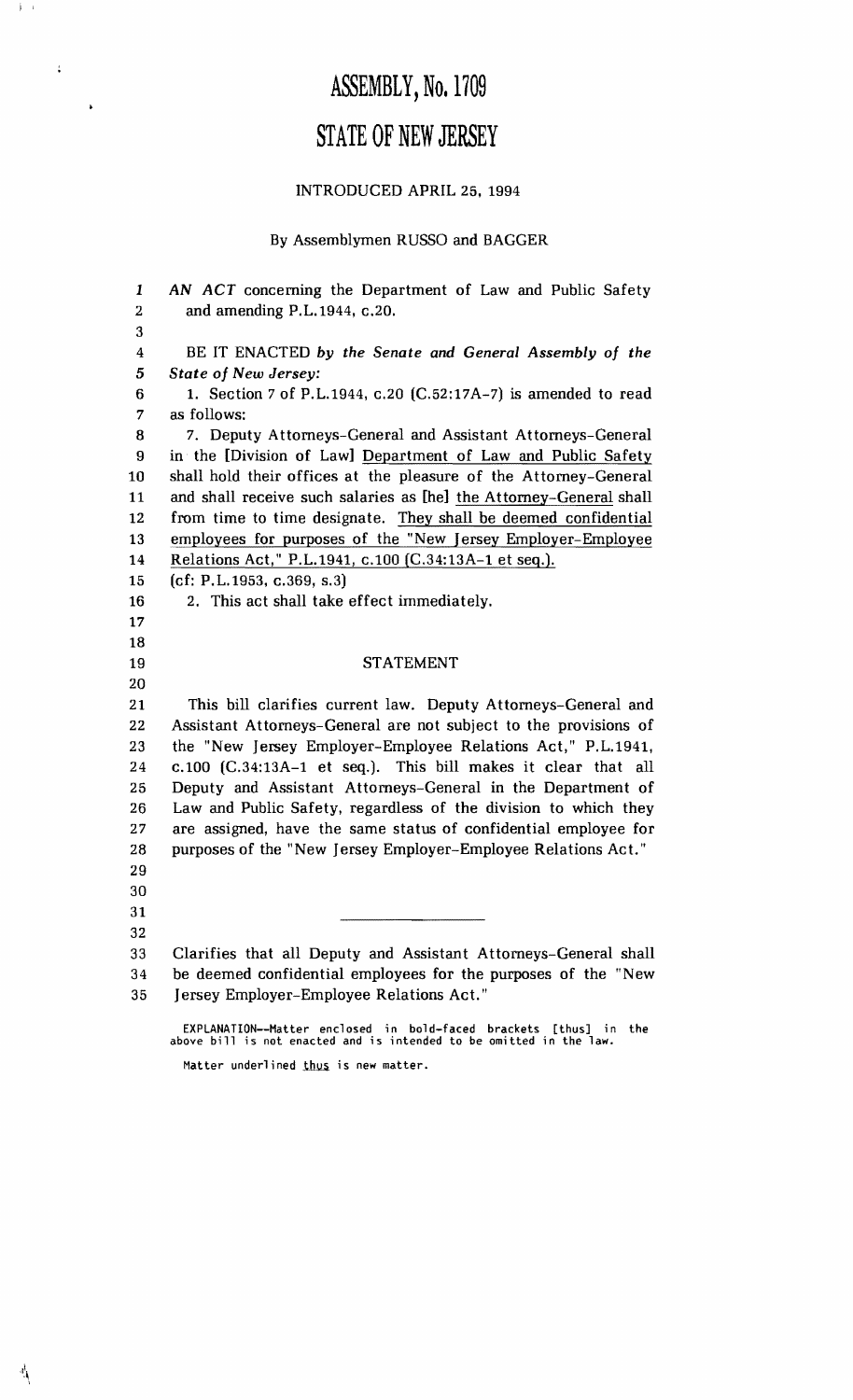I I

 $\ddot{\cdot}$ 

 $\vec{z}$ 

#### STATEMENT TO

## **ASSEMBLY,** No. 1709

## **STATE OF NEW JERSEY**

### DATED: MAY 2, 1994

The Assembly State Government Committee reports favorably Assembly, No. 1709.

This bill amends a statute (N.J.S.A.52:17A-7) governing the terms of employment for attorneys in the Department of Law and Public Safety, Under the bill:

**(1)** the scope of a current provision that Deputy Attorneys-General and Assistant Attorneys-General in the Department's Division of Law are to hold their offices at the pleasure of, and receive salaries designated by, the Attorney-General is extended to cover all such deputies and assistants employed by the Department; and

(2) a new provision is established that all such deputies and assistants in the Department are to be confidential employees for purposes of the "New Jersey Employer-Employee Relations Act".